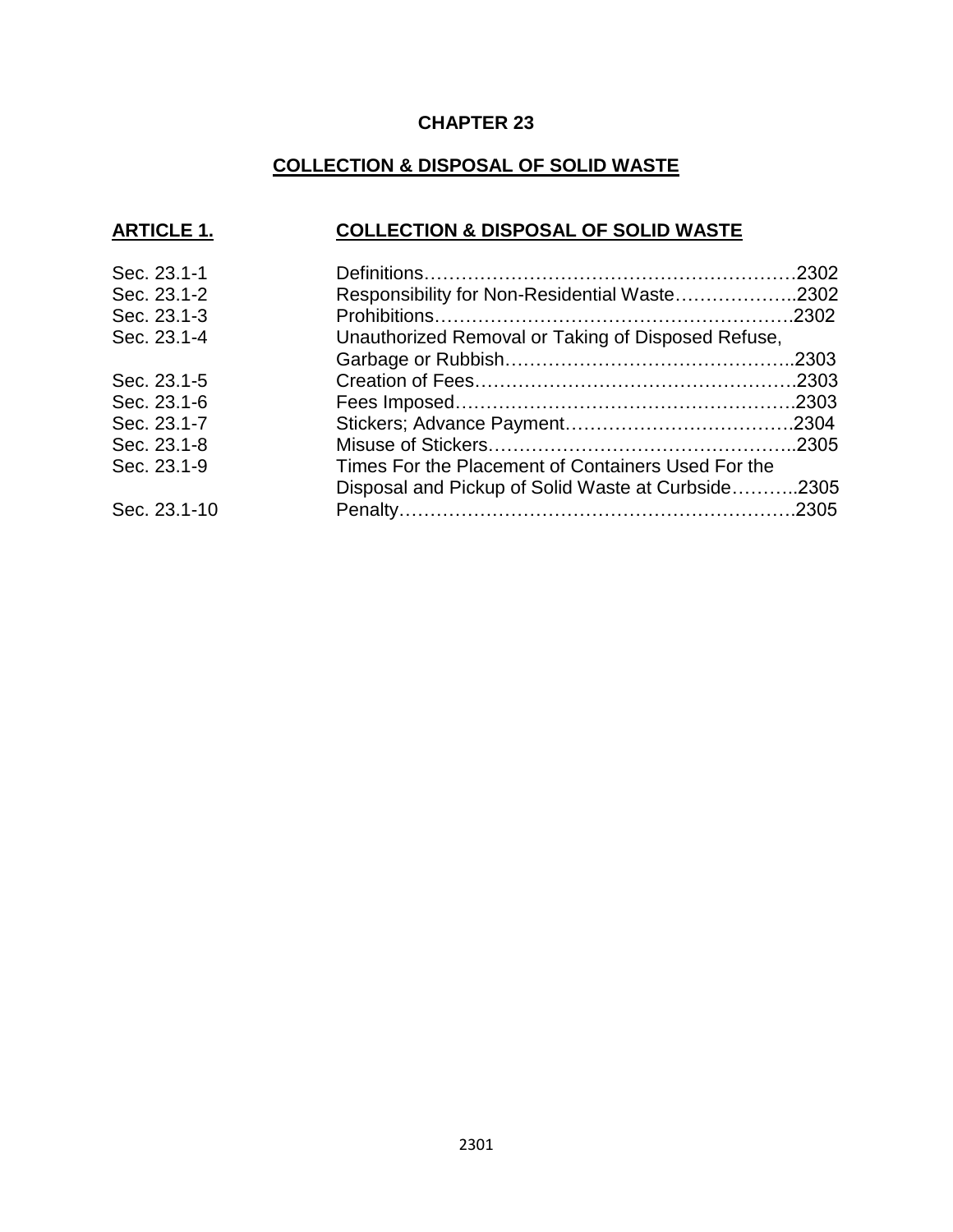# **ARTICLE 1. COLLECTION & DISPOSAL OF SOLID WASTE**

### **Sec. 23.1-1 Definitions**

- A. PERSON Any individual, partnership, corporation, municipal corporation or association of persons.
- B. SOLID WASTE Means solid waste as defined in NJAC 7:26-1.6. Designated collected solid waste shall not consist of recyclable materials, hazardous waste, or solid animal and vegetable waste collected by swine producers licensed by the State Department of Agriculture to collect, prepare and feed such waste to swine on their farms. It shall include but it shall not be limited to garbage, trash, and other discarded materials resulting from domestic household and institutional activities.
- C. GARBAGE All decaying animal and vegetable organic waste, resulting from the handling, preparation, cooking and consumption of food.
- D. RESIDENTIAL SOLID WASTE All solid waste generated by the occupants of residences located within the Township of Pennsville.
- E. COMMERCIAL SOLID WASTE All solid waste generated by the owners of commercial entities located within the Township of Pennsville.
- F. CONTRACTOR SOLID WASTE All solid waste generated by the owners or employees of contractor businesses or firms including but not limited to building contractors, paving companies, electricians, plumbers, HVAC companies, remodelers, renewable energy equipment installers and landscapers.

## **Sec. 23.1-2 Responsibility for Non-Residential Waste**

Any waste generated by an industrial business or commercial use shall be disposed of lawfully by the owner or operator of said industrial business or commercial use, and more specifically the disposal of such waste shall not be the responsibility of the Township of Pennsville.

### **Sec. 23.1-3 Prohibitions**

- A. No person shall dispose of, deposit or throw any refuse, garbage or rubbish upon or along any public or private property within the Township of Pennsville.
- B. No person shall dispose of, deposit or throw any refuse, garbage or rubbish upon, or in any river, lake, stream or body of water within the Township of Pennsville.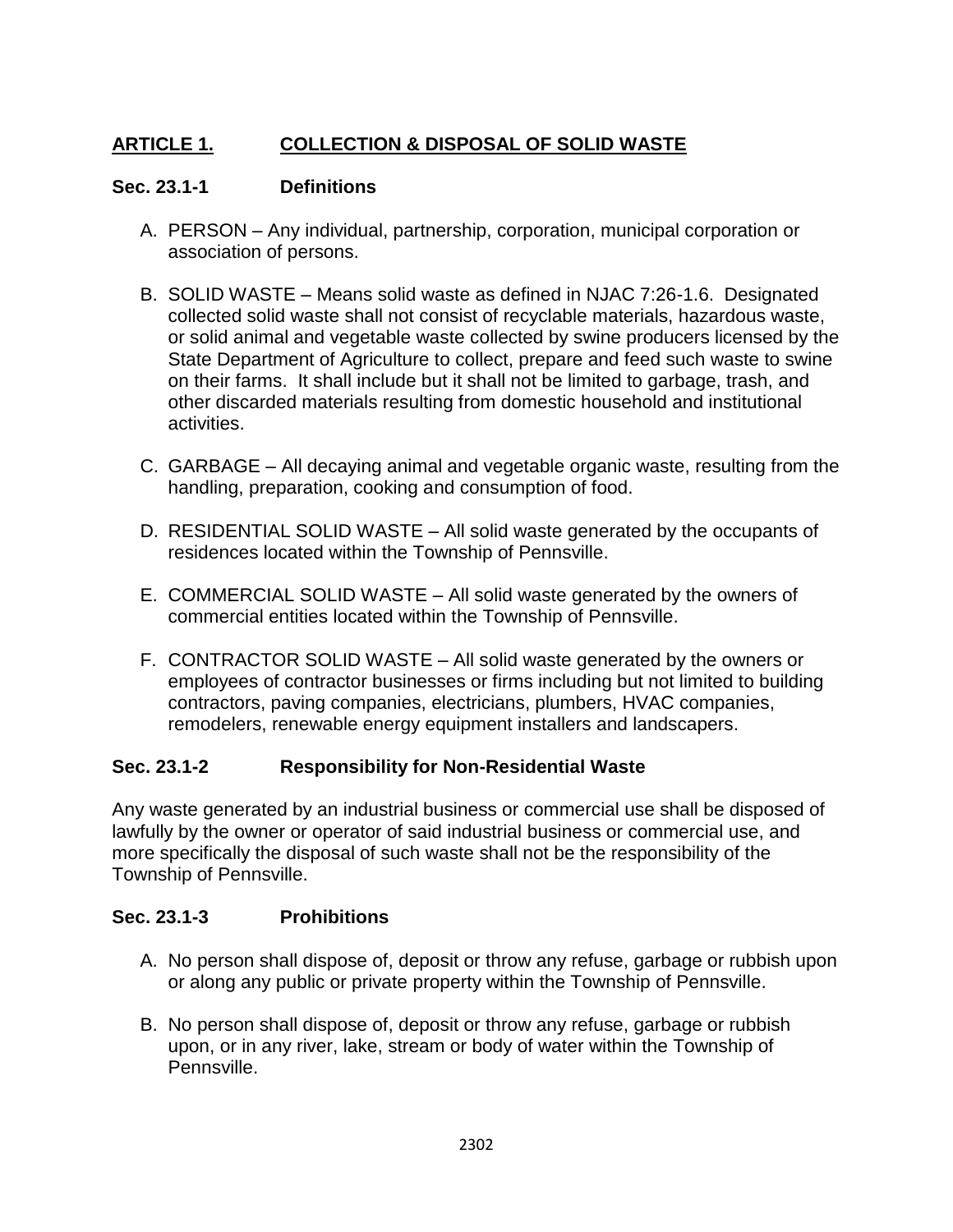- C. No commercial solid waste as defined in this Ordinance shall be accepted by the Township of Pennsville nor its employees nor its agents as curb side pickup nor by drop off at any Township facility, complex or property.
- D. No contractor solid waste as defined in this Ordinance shall be accepted by the Township of Pennsville nor its employees nor its agents as curb side pickup nor by drop off at any Township facility, complex or property.

#### **Sec. 23.1-4 Unauthorized Removal or Taking of Disposed Refuse, Garbage or Rubbish**

- A. Refuse, garbage, rubbish or other material placed by residents or occupiers of real property in the Township at their curb sites or other designated locations intended for municipal collection and disposal by the Township refuse collectors shall be deemed to be property abandoned to the Township for such purpose and shall be and become the property of the Township of Pennsville or its designated agents at the time of said placement.
- B. No unauthorized person shall remove or take, pick or collect from, or cause to be removed, taken, collected or picked any of the items mentioned in Paragraph A from said placement.

### **Sec. 23.1-5 CREATION OF FEES**

The Township has incurred substantial increased cost to collect, transport and dispose of solid waste including, among other costs, a tipping or disposal charge paid to the Salem County Utilities Authority for the use of the County Landfill. The disposal charge is in addition to the other costs of administration, equipment and labor which the Township maintains for providing this service to the community. Unless the increased costs are not offset by the creation of new revenue, the service of trash and garbage collection and disposal by the Township will be in serious jeopardy of continuance.

The intention of this Section is to provide a method of securing revenue to meet at least in part the added costs and to impose the charges for this service approximately to the persons who receive the service. This result has not been reached arbitrarily and is a conclusion taken from a study of costs and charges which face the Township. The resulting method and fees are deemed to be fair and equitable without intending to be a revenue measure beyond need. The fees imposed will be charged to the person receiving the service and in relation to the extent of the service furnished.

#### **Sec. 23.1-6 FEES IMPOSED**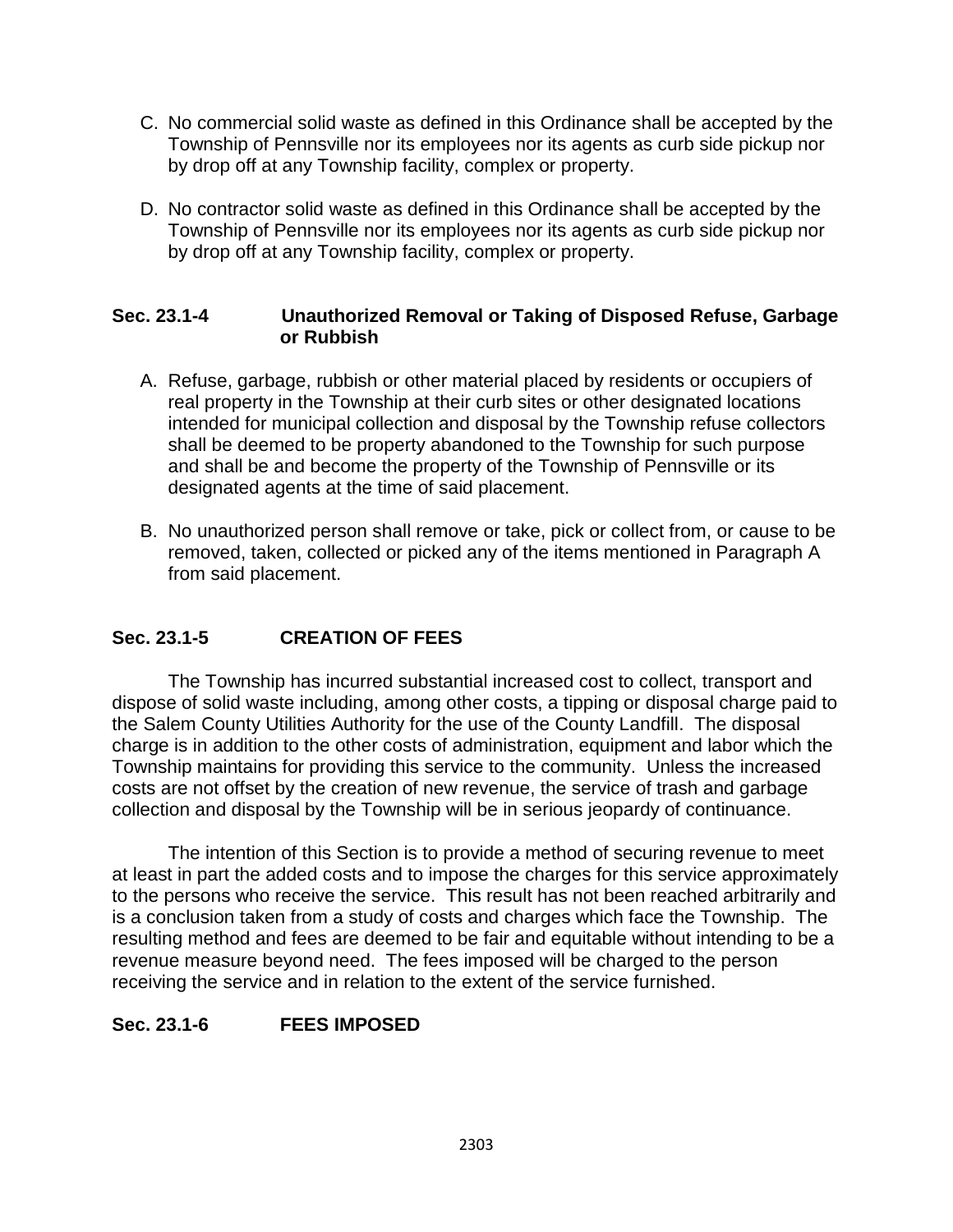There is hereby created a fee for the collection and disposal of solid waste in the Township of Pennsville to be known as the Sticker Fee, Salem County Tipping Imposed Cost.

Each person, firm or corporation who is a qualified user and accepts the service of collection and disposal of solid waste or who delivers waste for direct deposit to the Township Waste Handling Station shall pay for such service to the Township according to the following fees:

- A. \$1.50 Per bag/containing of trash and garbage (not to exceed either 30-gallon size or 20 pounds).
- B. \$0.00 Recyclables properly prepared and placed in accordance with the provisions of this Ordinance.
- C. \$50.00 Per vehicle load (Allowance up to 1,500 pounds maximum)
- D. Scheduled Clean Up Items List

| # of Stickers  |                                                         |
|----------------|---------------------------------------------------------|
| 4              | Refrigerator                                            |
| 4              | Freezer                                                 |
| 4              | Sofa Bed                                                |
| 3              | Sofa                                                    |
| 4              | <b>Cooking Stove</b>                                    |
| 4              | <b>Washer or Dryer</b>                                  |
| 4              | Hot water heater                                        |
| 3              | Room air conditioner                                    |
| 3              | Carpet per roll or part roll                            |
| 3              | Mattress or box spring                                  |
| 3              | Stuffed chair or recliner                               |
| 3              | Bureau, dresser or similar furniture item               |
| 3              | Console television                                      |
| $\overline{2}$ | Table television                                        |
| $\overline{2}$ | Desk                                                    |
| $\overline{2}$ | Table (kitchen or dining)                               |
| 3              | Tire (passenger or pickup)                              |
|                | Miscellaneous other small items grouped (per 20 pounds) |

#### **Sec. 23.1-7 STICKERS; ADVANCE PAYMENT**

The fees provided for shall be paid to the Township by purchase of Township approved and issued stickers to be applied to the solid waste sought to be disposed.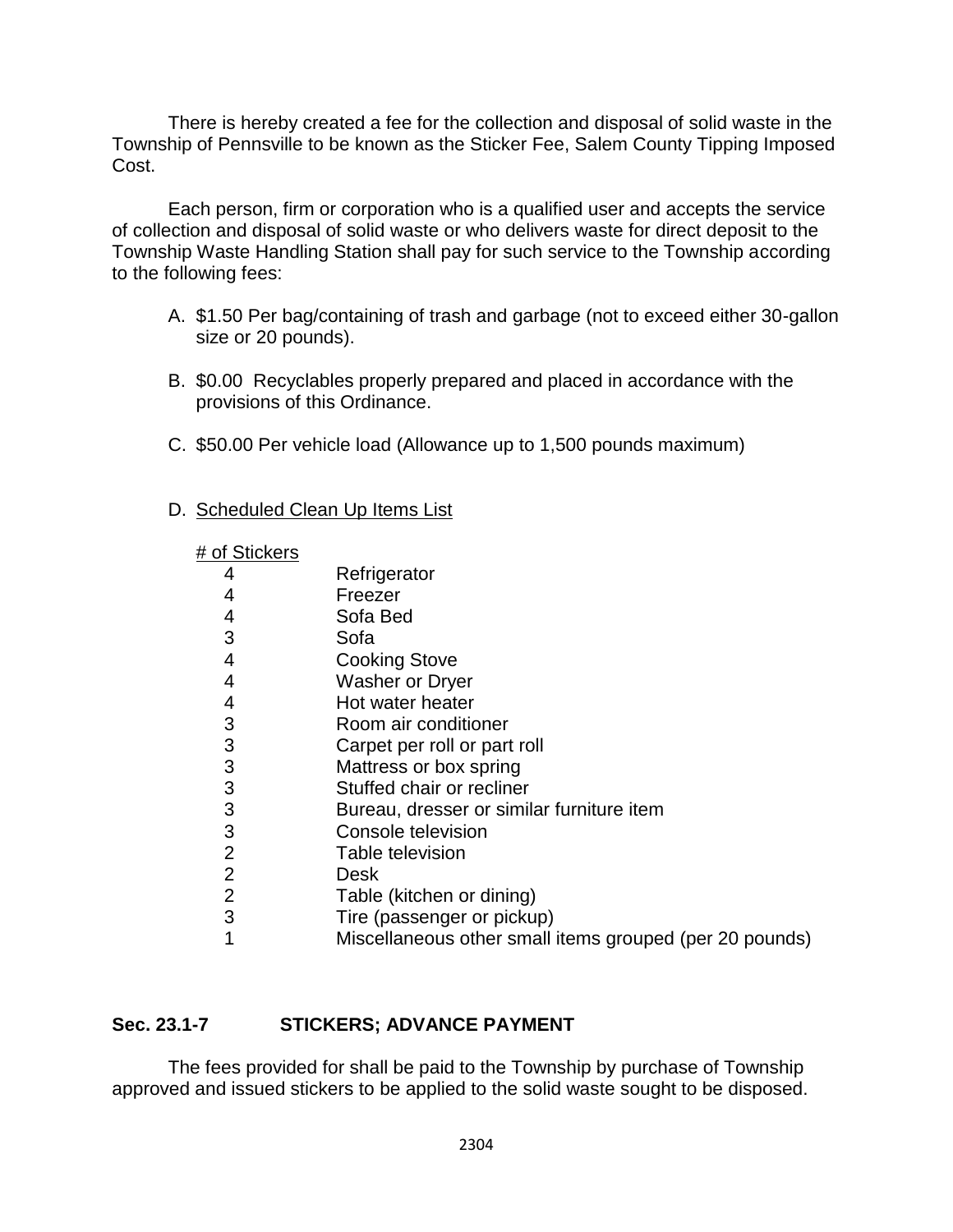Stickers shall be placed upon the bag, container or item being disposed in a conspicuous place thereon. If no sticker is applied, the waste will not be collected.

Stickers may be purchased only from designated employees of the Township of Pennsville or other persons or entities so designated by the Township Committee of the Township of Pennsville from time to time, who will issue them to qualified users of this service in books of such number prescribed to be issued.

Application may be made to such officer during any business day so that the service will not be interrupted according to the need of the user to have its waste collected.

The application to secure such stickers shall require the name of the user, the address of the property adjacent to which the waste will be placed for collection and the nature of the use of the property. The stickers will not be transferable; however, they may be redeemed from the Township at a cost if the user decides that there is no further use required. The stickers will remain subject to the conditions of issuance.

### **Sec. 23.1-8 MISUSE OF STICKERS**

Any person who attempts to duplicate or counterfeit a sticker, reuse a cancelled sticker, provide a sticker to an unqualified user, or transfer a sticker to any person to who such sticker was not issued shall be in violation of this Article and be subject to prosecution in the municipal court. Any person determined guilty shall be subject to the payment of a fine not to exceed \$500 or imprisonment for a period of up to 90 days, or both, for each violation.

### **Sec. 23.1-9 TIMES FOR THE PLACEMENT OF CONTAINERS USED FOR THE DISPOSAL AND PICKUP OF SOLID WASTE AT CURBSIDE**

It shall be the responsibility of the owner or occupant to properly segregate the uncollected residential solid waste for proper disposal and/or recycling. All materials placed for collection shall be placed at the required location no sooner than 6:00 p.m. on the day prior to the day of collection and not later than 6:00 a.m. on that date. The containers for such materials shall be promptly removed from curbside after collection. Allowing such unseparated residential solid waste and recyclables to accumulate at curbside beyond 7:00 p.m. on the day of collection will be considered a violation of this Ordinance and the Local Sanitary Code.

### **Sec. 23.1-10 PENALTY**

Any person or entity violating or failing to comply with any of the provisions provided in this Ordinance shall, upon conviction thereof, be punishable by a fine of not less than \$50 and not more than \$1,000 or by imprisonment, in the discretion of the municipal judge. The continuation of any violation for each successive day shall